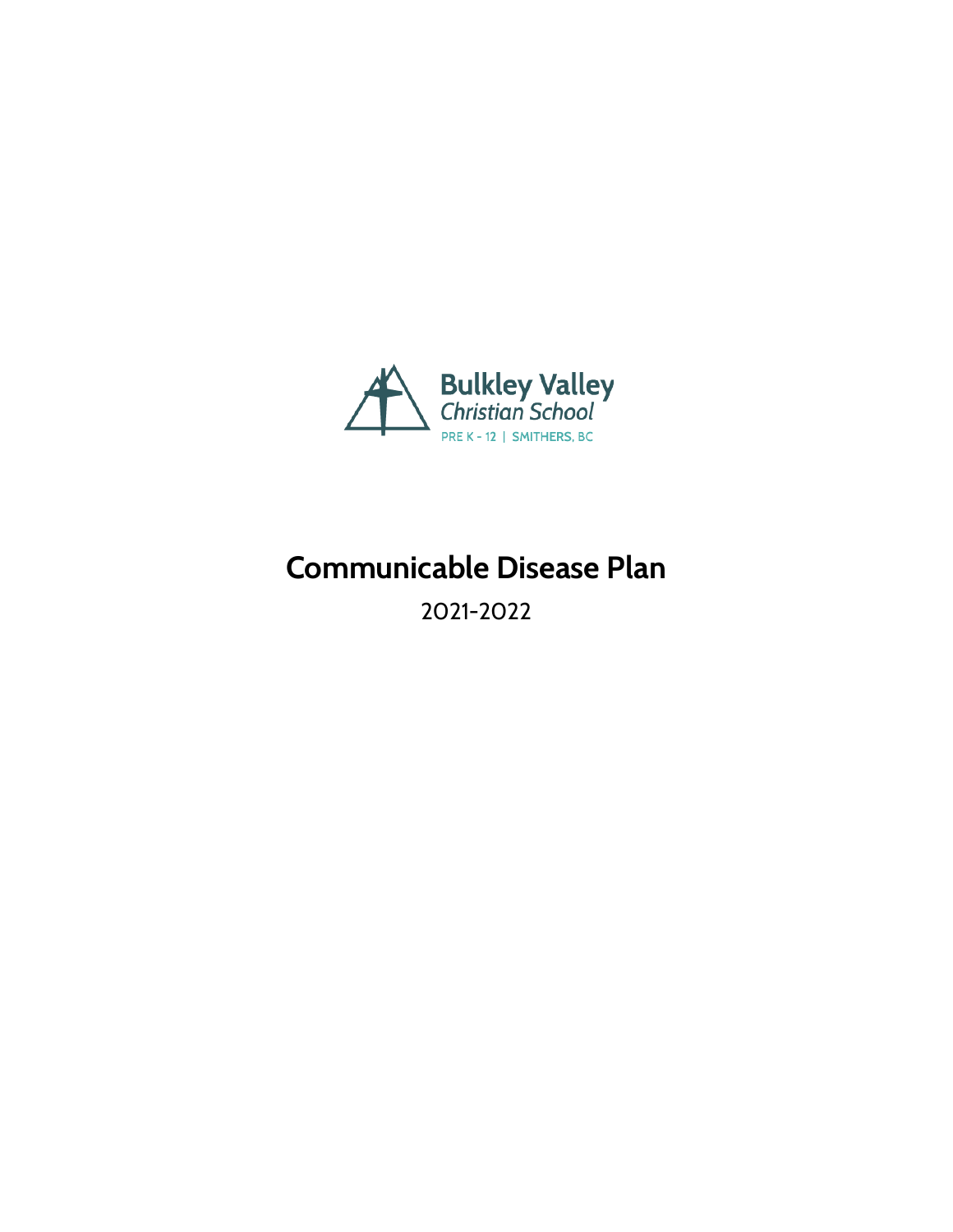| <b>INTRODUCTION</b>                                                 | 4                       |
|---------------------------------------------------------------------|-------------------------|
| <b>RESOURCES</b>                                                    | 4                       |
| <b>KEY PRINCIPLES</b>                                               | $\overline{\mathbf{4}}$ |
| <b>REGIONAL DIFFERENCES</b>                                         | 4                       |
| <b>INFECTION PREVENTION AND EXPOSURE CONTROL MEASURES</b>           | 5                       |
| PHYSICAL DISTANCING AND SPACE ARRANGEMENT                           | 5                       |
| <b>STAFF ONLY SPACES</b>                                            | 5                       |
| <b>ENTRANCES AND EXITS</b>                                          | 6                       |
| <b>SCHOOL GATHERINGS AND EVENTS</b>                                 | 6                       |
| PERSONAL ITEMS                                                      | 6                       |
| SUPPORTING STUDENTS WITH DISABILITIES/DIVERSE ABILITIES             | 6                       |
| <b>STUDENT TRANSPORTATION</b>                                       | 7                       |
| <b>Buses</b>                                                        | 7                       |
| Carpooling                                                          | 7                       |
| <b>CLEANING AND DISINFECTING</b>                                    | $\overline{7}$          |
| <b>Frequently Touched Surfaces</b>                                  | 7                       |
| VISITOR ACCESS/COMMUNITY USE                                        | 8                       |
| ILLNESS AND SELF-ASSESSMENT POLICIES AND PROTOCOLS                  | 8                       |
| Daily Health Check                                                  | 8                       |
| STAYING HOME, SELF-ISOLATION AND SYMPTOMS                           | 9                       |
| Stay Home when Required to Self-Isolate                             | 9                       |
| Symptoms of Illness and Return to School                            | 9<br>9                  |
| Hand Hygiene                                                        | 10                      |
| <b>Respiratory Etiquette</b><br>Personal Protective Equipment (PPE) | 10                      |
| $K-12$ Staff                                                        | 10                      |
| $K-12$ Students                                                     | 10                      |
| <b>VISITORS</b>                                                     | 11                      |
| <b>EXCEPTIONS FOR STAFF, STUDENTS AND VISITORS</b>                  | 11                      |
| <b>IMPROVEMENTS TO SCHOOL VENTILATION SYSTEMS</b>                   | 11                      |
| <b>EMERGENCY AND EVACUATION DRILLS</b>                              | 11                      |
| <b>COMMUNICATION AND TRAINING/ORIENTATION</b>                       | 11                      |
| <b>CURRICULUM, PROGRAMS AND ACTIVITIES</b>                          | 12                      |
| <b>Field Trips</b>                                                  | 12                      |
| <b>Food/Culinary Programs</b>                                       | 12                      |
| <b>Food Services</b>                                                | 12                      |
| Fundraisers                                                         | 12                      |
| Kindergarten Program and Entry                                      | 12                      |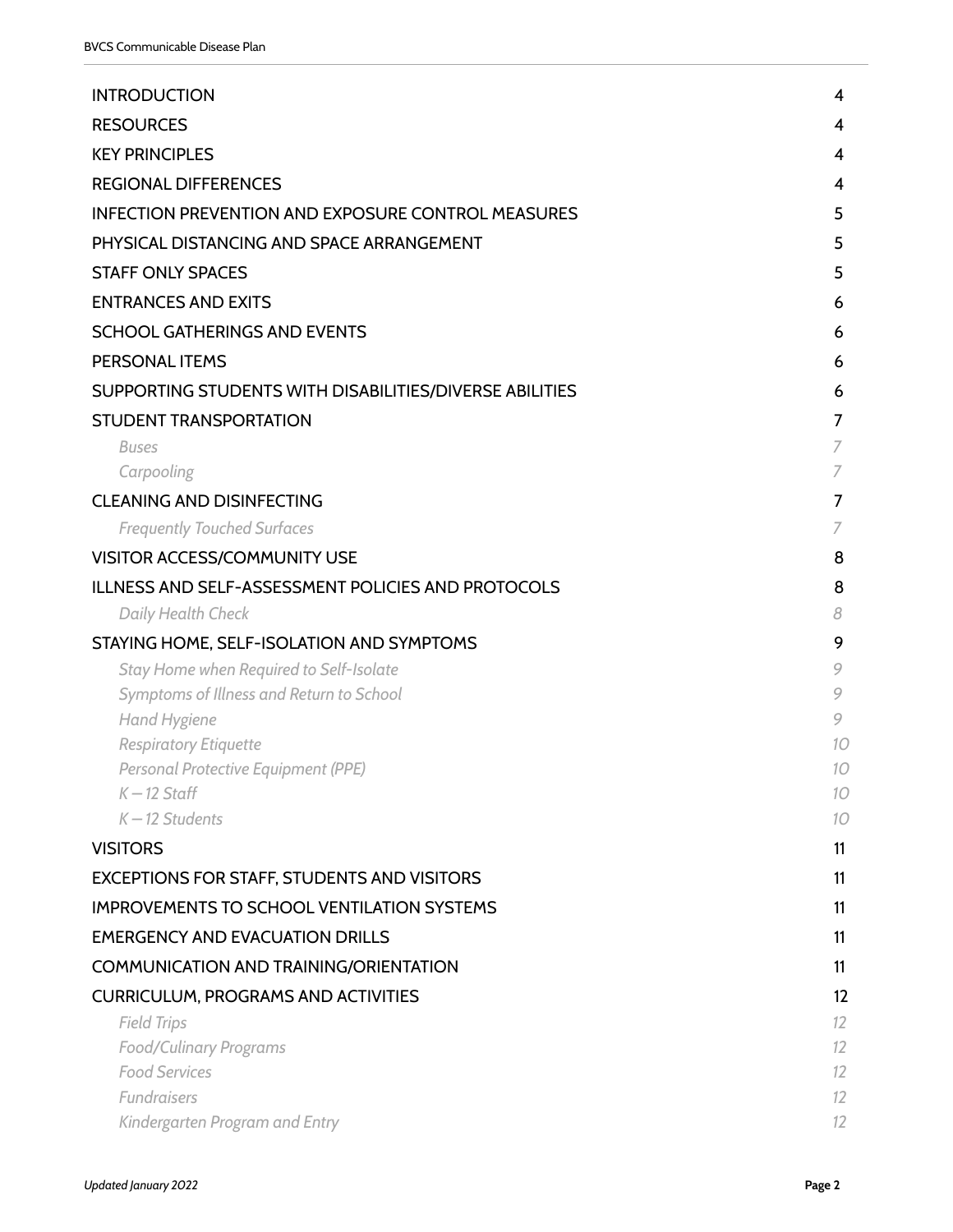| <b>Music Programs</b>                                     | $12^{\circ}$ |
|-----------------------------------------------------------|--------------|
| Physical and Health Education (PHE)/Outdoor Programs      | $12^{\circ}$ |
| Playgrounds                                               | 13           |
| <b>School Libraries/Learning Commons</b>                  | 13           |
| <b>School Sports</b>                                      | 13           |
| Theatre, Film and Dance Programs                          | 14           |
| <b>Work Experience</b>                                    | 14           |
| APPENDIX A: COVID-19 SYMPTOMS, TESTING & RETURN TO SCHOOL | 15           |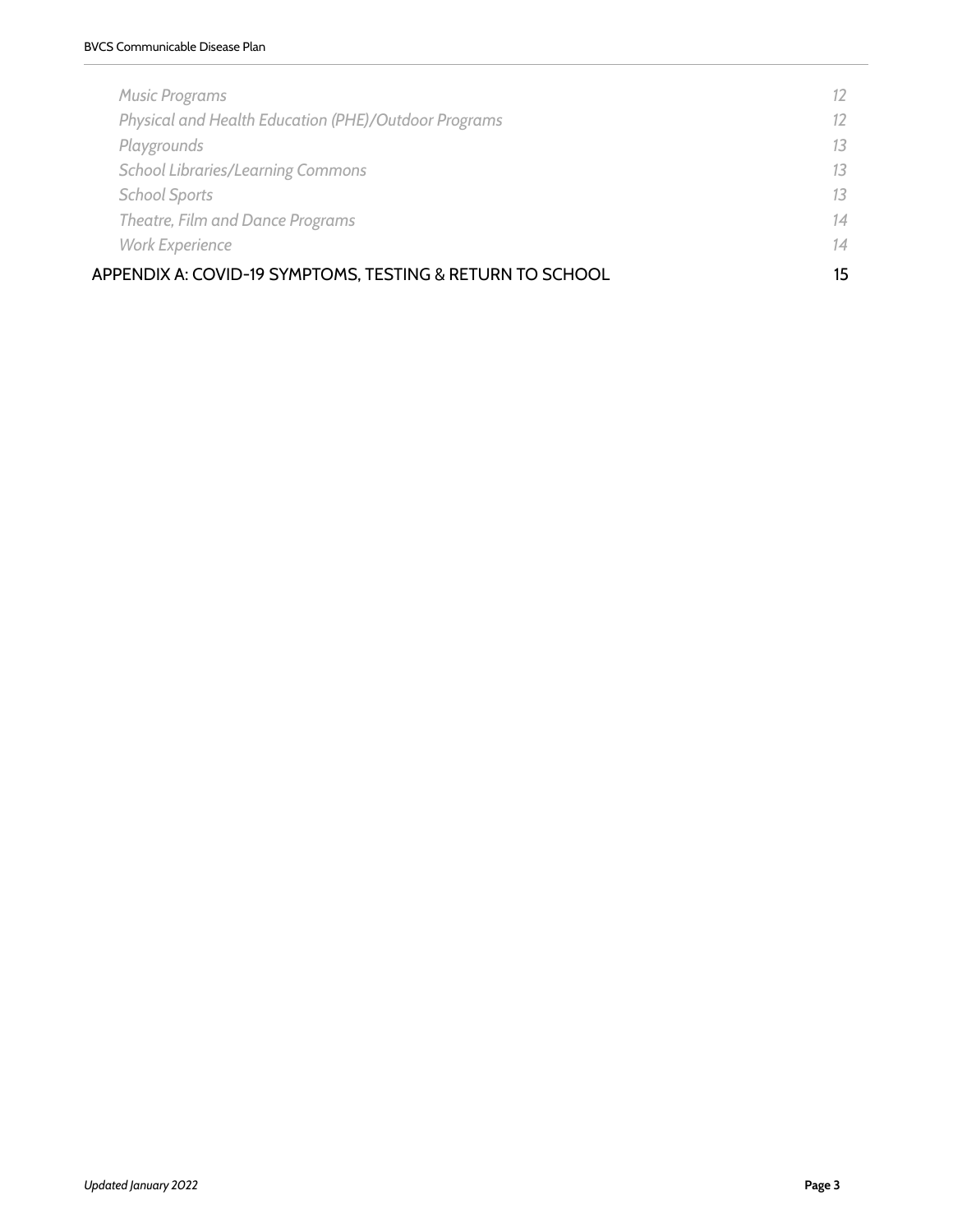## <span id="page-3-0"></span>**INTRODUCTION**

This plan has been developed in alignment with the Provincial COVID-19 Communicable Disease Guidelines for K – 12 Setting (Updated August 24, 2021) in British Columbia. The goal of this document is to support K – 12 education employees, students, parents, caregivers, administrators and school community members to:

- Be informed about communicable disease measures and how they support a safe school environment.
- Understand their roles and responsibilities in maintaining and promoting safe and healthy schools.

Itinerant staff, teachers on-call and visitors will be made aware of school's health and safety measures and that it is their responsibility to follow them at all times.

## <span id="page-3-1"></span>**RESOURCES**

The following Provincial guidance documents and websites have been used in preparing this Back to School Communicable Disease Plan:

- [Provincial COVID-19 Communicable Disease Guidelines for K-12 Settings](https://www2.gov.bc.ca/assets/gov/education/administration/kindergarten-to-grade-12/safe-caring-orderly/k-12-covid-19-health-safety-guidlines.pdf)
- <https://www.worksafebc.com/en/covid-19/bcs-four-step-restart>
- **[K-12 Education Recovery Plan](https://www2.gov.bc.ca/assets/gov/education/administration/kindergarten-to-grade-12/safe-caring-orderly/k-12-education-recovery-plan.pdf)**
- [BCCDC COVID-19 Public Health Communicable Disease Guidance for K-12 Schools](http://www.bccdc.ca/Health-Info-Site/Documents/COVID_public_guidance/Guidance-k-12-schools.pdf)
- WorkSafeBC; <https://www.worksafebc.com/en/covid-19/bcs-four-step-restart>

## <span id="page-3-2"></span>**KEY PRINCIPLES**

- All school districts and independent schools are to adhere to the standards, guidelines, and protocols of the BC Centre for Disease Control and WorkSafeBC.
- Using the guidelines, school districts independent schools are required to have communicable disease plans, adjust the plans to reflect any updates in the guidelines.
- Psychological safety measures and trauma-informed practice will be valued and implemented alongside physical health and safety measures.
- Effective and ongoing communication with school leaders, community partners, Indigenous rights holders, parents, caregivers, students, unions, and employees is an essential aspect of successfully implementing the plans.

## <span id="page-3-3"></span>**REGIONAL DIFFERENCES**

Moving forward, Medical Health Officers will have the authority to put regional measures in place during times of increased community transmission of COVID-19 and within communities with low vaccination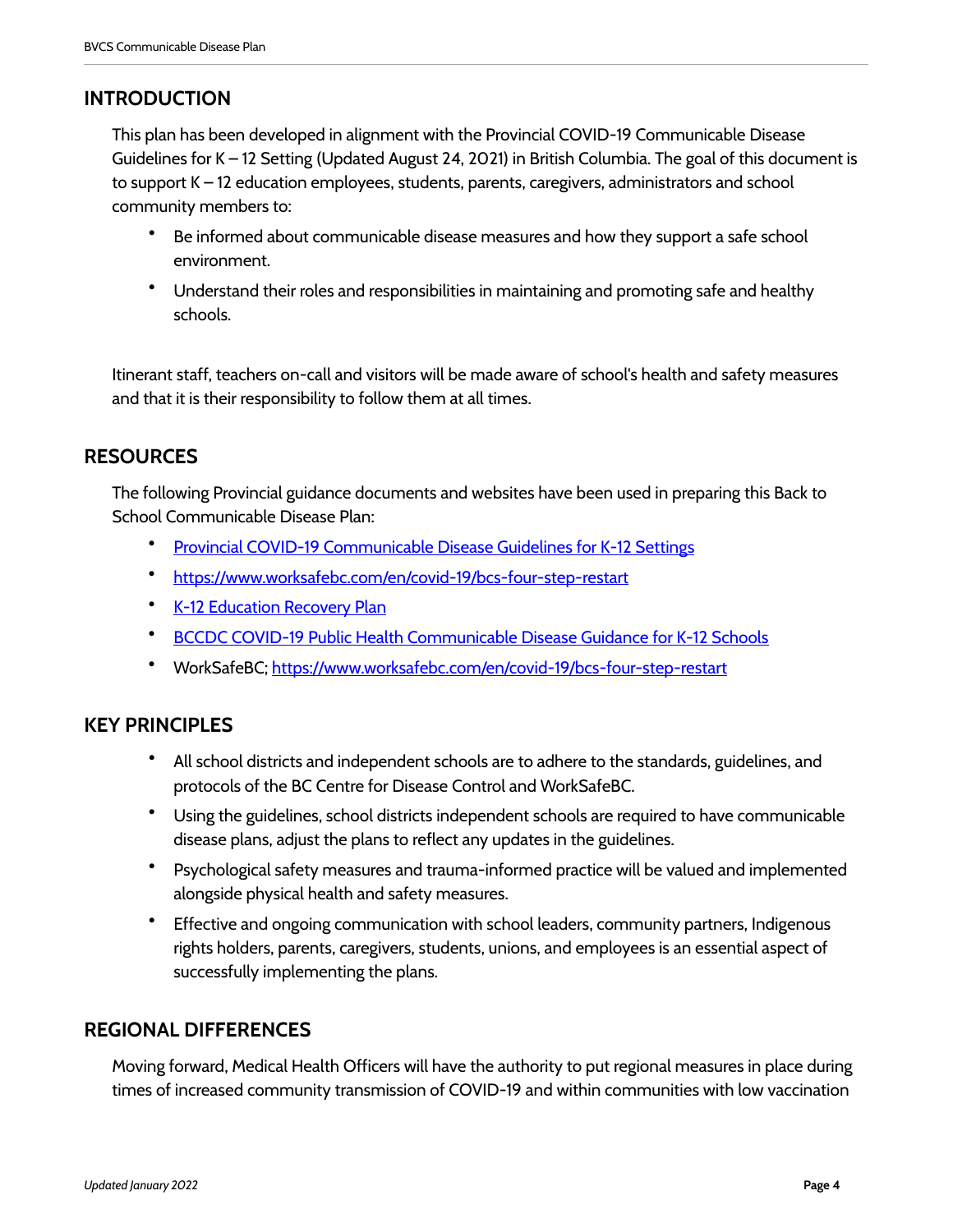uptake. Local Public Health Orders may be placed for entire regions, communities, including but not limited to schools, or for specific settings or activities within a health authority or region.

#### <span id="page-4-0"></span>**INFECTION PREVENTION AND EXPOSURE CONTROL MEASURES**

The Exposure Control Measures are adhered to at Bulkley Valley Christian School to reduce the spread of communicable diseases like COVID-19. Our schools support these preventative measures by:

- Having staff model these behaviours
- Sharing reliable information from the BCCDC with parents, families and caregivers
- Promoting safety measures in the school through the use of visual aids and signage
- Striving to utilize positive and inclusive approaches that are not punitive or stigmatizing
- Using a trauma-informed lens when planning school activities and events

## <span id="page-4-1"></span>**PHYSICAL DISTANCING AND SPACE ARRANGEMENT**

Although public health no longer recommends learning groups and physical distancing of 2M as communicable disease measures for the  $K - 12$  setting, there are a number of strategies schools will need to consider to help create space between people and to support students and staff in returning to school using a trauma-informed approach:

- Remind students and staff about respecting others personal space.
- Use available space to spread people out, both in learning environments and for gatherings and events, where possible.
- Implement strategies that prevent crowding at pick-up and drop off times.
- Take students outside more often, where and when possible.
- Manage flow of people in common areas, including hallways and around lockers, to minimize crowding and allow for ease of people passing through.
- Eliminate face-to-face seating arrangements
- Plan activities that try and eliminate involuntary physical contact

## <span id="page-4-2"></span>**STAFF ONLY SPACES**

Experience to date underscores the importance of COVID-19 prevention among adults, as wellas students, in the school setting. We are using the Provincial COVID-19 Communicable Disease Guidelines [for K-12 Settings](https://www2.gov.bc.ca/assets/gov/education/administration/kindergarten-to-grade-12/safe-caring-orderly/k-12-covid-19-health-safety-guidlines.pdf) to guide staff-only spaces within schools. [WorkSafeBC Guidance for Workplaces](https://www.worksafebc.com/en/about-us/news-events/announcements/2020/March/covid-19-and-the-workplace) will be used to determine what measures should be in place for non-school spaces such as Board Offices and Maintenance Buildings. Staff meetings and gatherings will be virtual unless in-person is specifically required.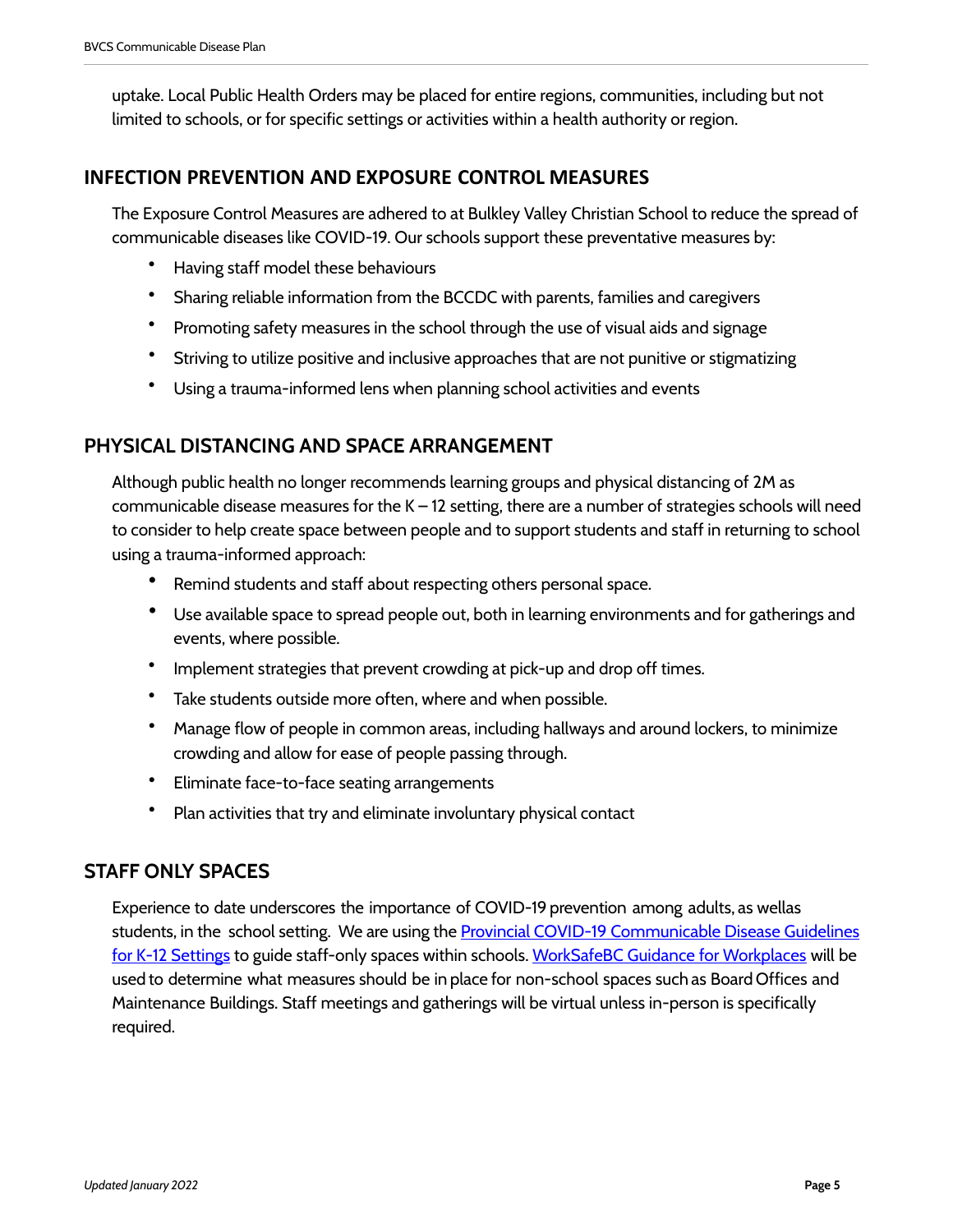## <span id="page-5-0"></span>**ENTRANCES AND EXITS**

There are separate entrances and exits for different divisions in the school. Elementary students are expected to be outside or in intramurals at lunch time. High school students will be encouraged to not crowd during lunch hour.

## <span id="page-5-1"></span>**SCHOOL GATHERINGS AND EVENTS**

School gatherings and events should be held virtually except as permitted by public health recommendations andorders. If gatherings or events must be in-person, the number of people in attendance is minimized as much as possible, does not exceed 50% operating capacity, and spectators are not present.

#### <span id="page-5-2"></span>**PERSONAL ITEMS**

Staff and students can continue to bring personal items to school but will be encouraged notto share items that come in contact with the mouth (e.g. food, drinks, unwashed utensils, wind instruments).

Students can continue to use their lockers. Schools will implement site specific strategies tomanage the flow of students around lockers to minimize crowding.

## <span id="page-5-3"></span>**SUPPORTING STUDENTS WITH DISABILITIES/DIVERSE ABILITIES**

Bulkley Valley Christian School will continue to implement health and safety measures that promote inclusion of students with disabilities/diverse abilities.

According to the [BC Centre for Disease Control](http://www.bccdc.ca/) (BCCDC), most children with immune compromise can follow the same precautions for COVID-19 as the general population and cansafely attend in-class instruction.

For students with severe immune compromise or medical complexity, consultation with amedical health care provider is recommended to determine if in-class instruction is safe.

Parents and caregivers with severe immune compromise are encouraged to contact the school principal to discuss available options for their child (ensuring appropriate preventative measures are in place for inclass instruction, online learning, or home- schooling).

Staff who are supporting students with disabilities/diverse abilities may need to be in closephysical proximity or in physical contact with the student.

Staff working indoors with a student, where the service cannot be provided from behind a barrier, are required to wear a non-medical mask, a face covering or a face shield. Additionalpersonal protective equipment is not required beyond that used as part of the personal care routine normally encountered in their regular course of work (e.g. gloves for toileting).

Staff will wear a face shield (transparent) to enable visualization of the mouth when working with students where seeing facial expressions and/orlip movement is important.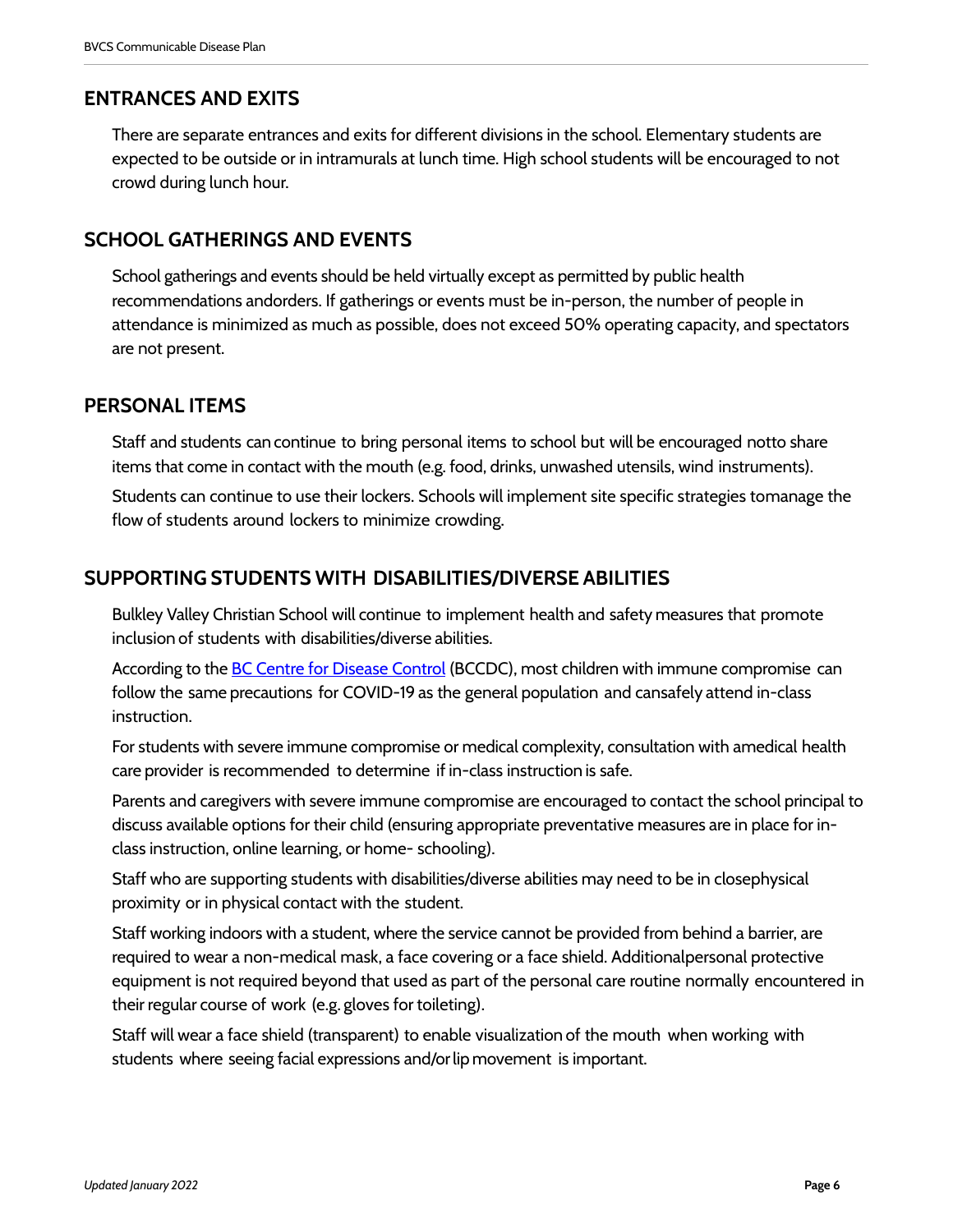## <span id="page-6-0"></span>**STUDENT TRANSPORTATION**

#### <span id="page-6-1"></span>**Buses**

Students in Grades K to 12 are required to wear non-medical masks, or face-coverings on school buses.

Students will be spread out on the bus if empty seats are available. Hand-hygiene is encouraged before and after trips. Windows are open when weather allows.

#### <span id="page-6-2"></span>**Carpooling**

It is recommended that staff and families who are carpooling follow this guidance:

- Spread out vehicle occupants as much as possible.
- Travel with the same people whenever possible.
- Set the vehicle's air to bring in fresh outside air.
- Open windows when weather allows.
- Clean hands before and after trips.
- Clean frequently touched surfaces.

For school activities, follow mask requirements.

#### <span id="page-6-3"></span>**CLEANING AND DISINFECTING**

Regular cleaning and disinfection are essential to prevent the transmission of COVID-19 from contaminated objects and surfaces. Our school is cleaned and disinfected in accordance withthe BCCDC's [Cleaning and Disinfectants for Public Settings Guidelines.](http://www.bccdc.ca/health-info/diseases-conditions/covid-19/prevention-risks/cleaning-and-disinfecting)

Classrooms and offices are provided with hand sanitizer, wipes, and food grade disinfecting spray to use throughout the day as required in classrooms. Bulkley Valley Christian School has implemented cleaning protocols for all common areas and surfaces, including washrooms, equipment, tools, common tables, desks, light switches, hand railings and door handles. Those engaged in cleaning have adequate training and materials.

Frequently touched surfaces in public spaces and washrooms will be cleaned at least twice in a 24-hour period by custodial staff.

Administration will arrange for or perform cleaning surfaces after a person's body fluids have contacted them after they have displayed symptoms of illness.

#### <span id="page-6-4"></span>**Frequently Touched Surfaces**

Frequently touched surfaces include:

- Items used by multiple students and staff including doorknobs, light switches, hand railings, water fountains, faucet and toilet handles, tables, desks, chairs, manipulatives, and toys.
- Shared equipment such as computer keyboards, and tablets, glassware and testing equipment for science labs, kitchen equipment for culinary programs, sewing machines, PE/Sports equipment.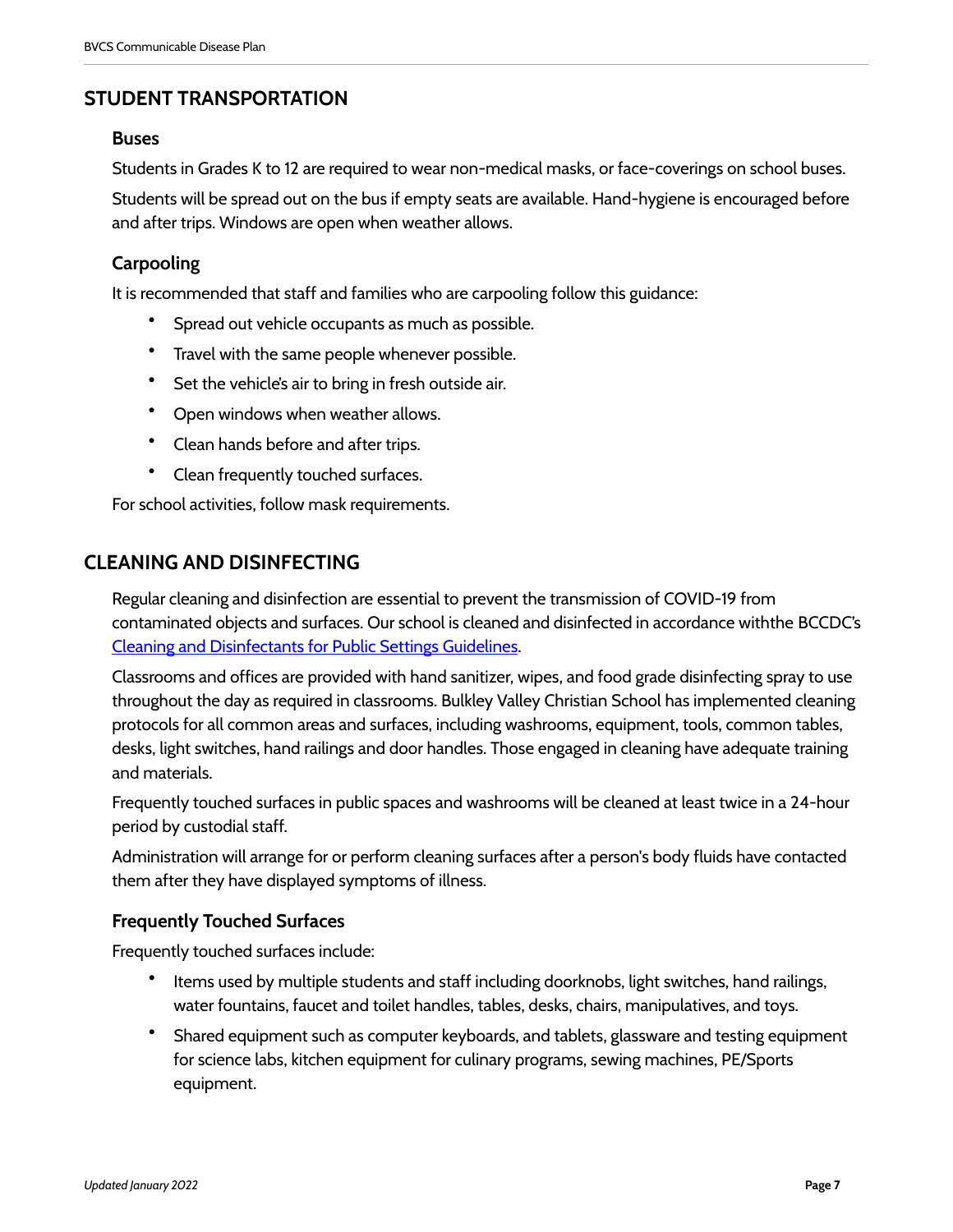- Appliances staff and students can share such as microwaves, refrigerators, coffee pots, photocopiers, or laminators.
- Service Counters in offices and libraries.

Frequently touched items that are not easily cleaned (e.g. fabric, playdough, sand, foam) can be used as long as hand hygiene is practiced before and after use.

There is no evidence that the COVID-19 virus is transmitted via textbooks, paper, or paper- based products. Laminated or glossy-paper products and items with plastic covers can be contaminated if handled by someone with COVID-19; however, the risk is low. There is no need for these items to be cleaned and disinfected or quarantined for any period of time, of for hand hygiene to be practiced before or after use.

## <span id="page-7-0"></span>**VISITOR ACCESS/COMMUNITY USE**

Only visitors who directly support activities that are of direct benefit to student learning and wellbeing are permitted during the hours of 8:00 - 3:30.

## <span id="page-7-1"></span>**ILLNESS AND SELF-ASSESSMENT POLICIES AND PROTOCOLS**

## <span id="page-7-2"></span>**Daily Health Check**

A daily health check is a tool to reduce the likelihood of a person with COVID-19 coming to school when they are infectious.

- Parents/caregivers and students can utilize the new provincial K-12 Health Check app at [https://](https://www.k12dailycheck.gov.bc.ca/healthcheck?execution=e1s1) [www.k12dailycheck.gov.bc.ca/healthcheck?execution=e1s1](https://www.k12dailycheck.gov.bc.ca/healthcheck?execution=e1s1) for daily assessment of symptoms.
- Staff and other adults must complete a daily health check prior to entering the school.
- If a student, staff, or adult is sick, they must not enter the school.

The Bulkley Valley Christian School principal will:

- Inform staff, parents, caregivers, and visitors that they are responsible to complete a daily health check before entering the building and to stay home if they are sick.
- Inform parents, caregivers that they are to conduct a daily health check with their child and keep them home if they are sick.
- Procedures are established for students or staff members who become sick at work to go home as soon as possible.
- Procedures are established for students and staff to return to school/work after being sick.

Bulkley Valley Christian School will not require a health care provider note to confirm the health status of any individual, beyond those required to support medical accommodations.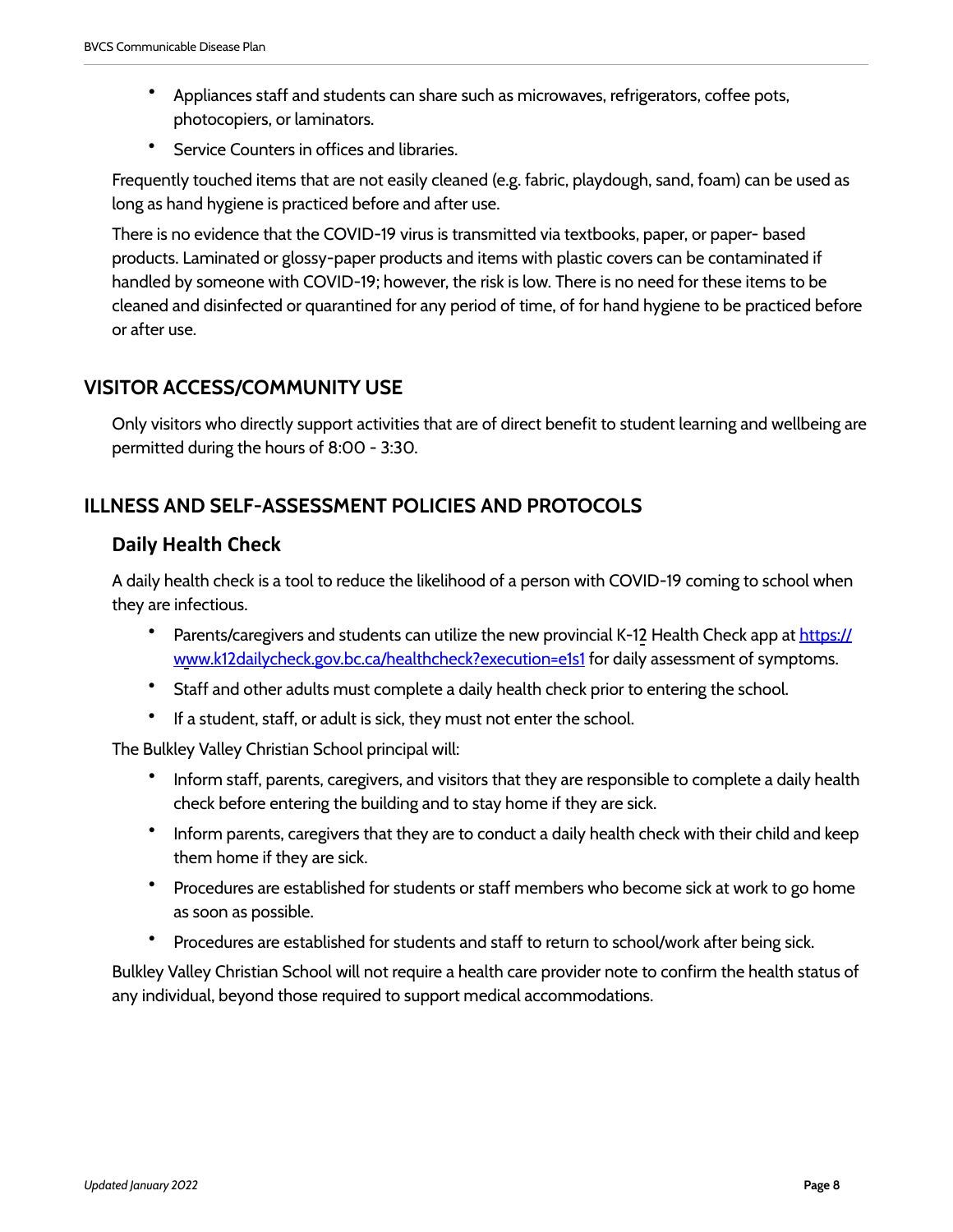## <span id="page-8-0"></span>**STAYING HOME, SELF-ISOLATION AND SYMPTOMS**

# <span id="page-8-1"></span>**Stay Home when Required to Self-Isolate**

Students, staff, or other adults must stay home if they are required to self-isolate by Northern Health. Additional information on self-isolation requirements and support is available from the BCCDC.

# <span id="page-8-2"></span>**Symptoms of Illness and Return to School**

Students, staff, or other adults should stay at home when sick, as this is one of the most important ways to reduce the introduction to and the spread of COVID-19 in schools. Thefollowing resources provide guidance regarding specific symptoms of illness:

- Parents/caregivers and students can use the  $K 12$  Health Check app.
- Staff and other adults can refer to BCCDC's "When to get tested for COVID-19."
- Staff, students, and parents/caregivers can also use the BCCDC online [Self-Assessment Tool](https://bc.thrive.health/), call 811 or their health care provider.

When a staff, student or other adult can return to school depends on the type of symptoms they experienced, if a COVID-19 test is recommended, and the type of illness they had. See Appendix A – COVID-19 Symptoms, Testing & Return to School for more information regardingwhat to do when experiencing COVID-19 symptoms.

Students and staff who experience symptoms consistent with a previously diagnosed health condition (e.g. seasonal allergies) can continue to attend school when they are experiencing these symptoms as normal. They do not require re-assessment by a health-care provider andshould not be required to provide a health-care provider note. If they experience any new or unexplained symptoms, they should seek assessment by a healthcare provider.

Students or staff may still attend school if a member of their household develops new symptoms of illness, provided the student/staff has no symptoms themselves. If the household member tests positive for COVID-19, public health will advise the asymptomaticstudent/staff on self-isolation and when they may return to school.

If a student, staff, or other person develops symptoms during the day, they should report to the office. Office staff or administration will isolate the person, inform parents or caregiver, and complete any necessary cleaning or disinfection.

## <span id="page-8-3"></span>**Hand Hygiene**

Rigorous handwashing with plain soap and water is the most effective way to reduce the spread of illness (antibacterial soap is not needed for COVID-19).

The following guidelines will be followed in our schools:

- Diligent hand hygiene which means washing with soap and water for at least 20 seconds (water temperature does not change the effectiveness)
- Facilitation of regular opportunities to practice hand hygiene:
	- portable handwashing or sanitization stations where sinks are not available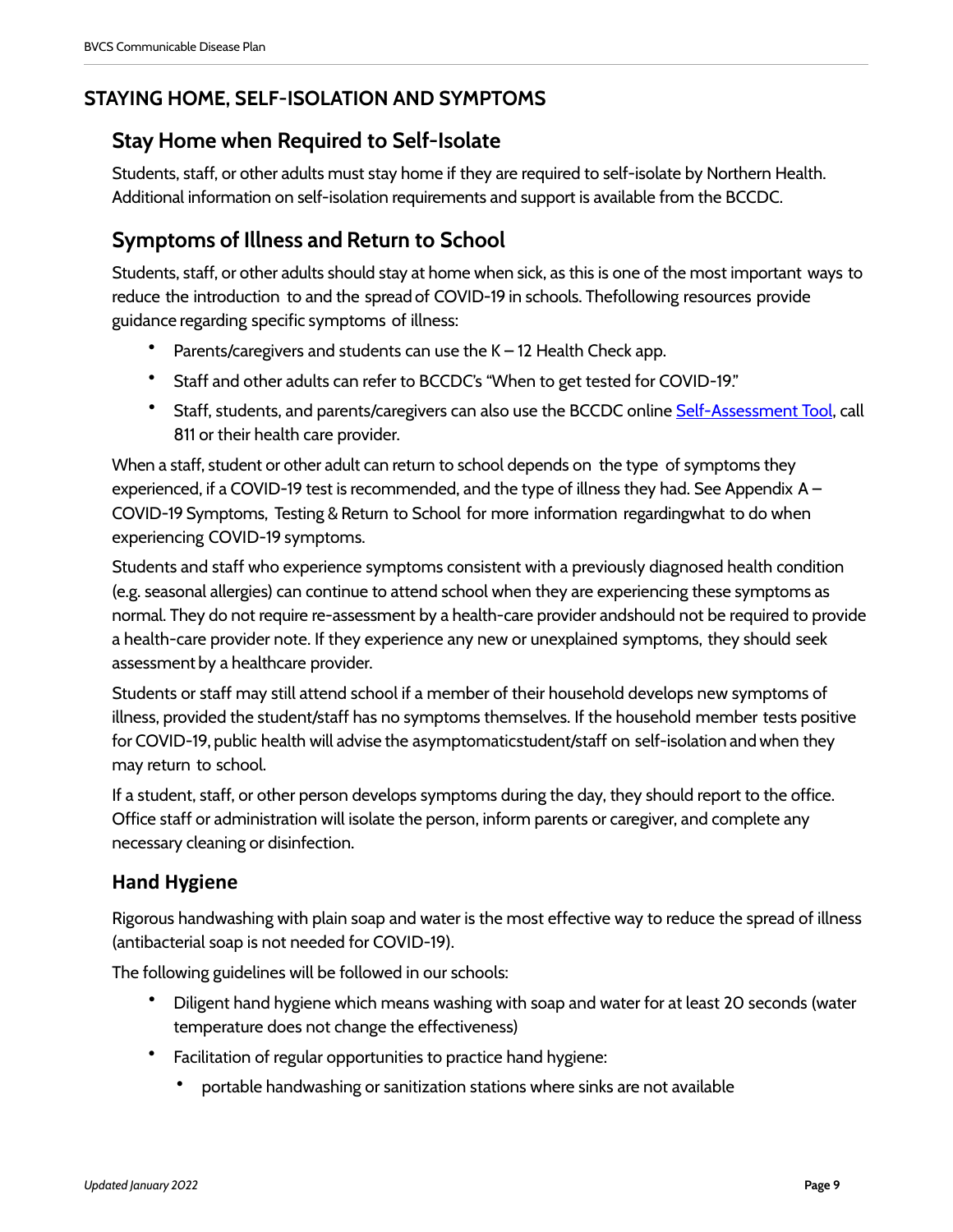- hand-sanitization is encouraged upon entry to the school, before/after breaks, using the washroom and using gym/playground equipment.
- Handwashing posters are displayed at handwashing and sanitization sites.
- Staff and students have received training about effective handwashing as well as to avoid touching their eyes, nose, or mouth with unwashed hands.

#### <span id="page-9-0"></span>**Respiratory Etiquette**

Students and staff should:

- Cough and sneeze into their elbow, sleeve, or a tissue.
- Throw away used tissues and immediately perform hand hygiene.

#### <span id="page-9-1"></span>**Personal Protective Equipment (PPE)**

Personal protective equipment (including masks) can provide an additional layer of protection. Nonmedical masks and face coverings have a role to play in preventing the spread of COVID-19.They provide protection to the wearer and to those around them.

Those wearing masks should still respect others personal space.

#### <span id="page-9-2"></span>**K – 12 Staff**

Regular communication to students and staff includes:

- wearing a mask is required under a public health order
- ensuring masks fit students
- even those who are unable to wear a mask all day are encouraged to wear one as much as possible.

All K – 12 staff are required to wear a mask or face shield (with a mask) indoors in schools and on school buses.

Staff who are supporting students with complex behaviours, medical complexities or receiving delegated care may need to be in close physical proximity or in physical contact with students. See p. 4, Supporting Students with Disabilities/Diverse Abilities.

#### <span id="page-9-3"></span>**K – 12 Students**

All students in K to 12 are required to wear a mask or a face shield (with a non-medical mask) indoors in schools, in classrooms and on buses.

The use of masks should not reduce or replace other more effective infection prevention and exposure control measures in schools, such as:

- Ensuring students and staff are aware of their responsibility to perform a daily health check and to stay home when they are sick or if required to self-isolate.
- Daily cleaning and disinfection of frequently touched surfaces
- Frequent hand hygiene.

These measures provide multiple layers of protection that reduce the risk of transmission.

Schools and the school district will have non-medical masks available for staff and students, including anyone who becomes sick while at school.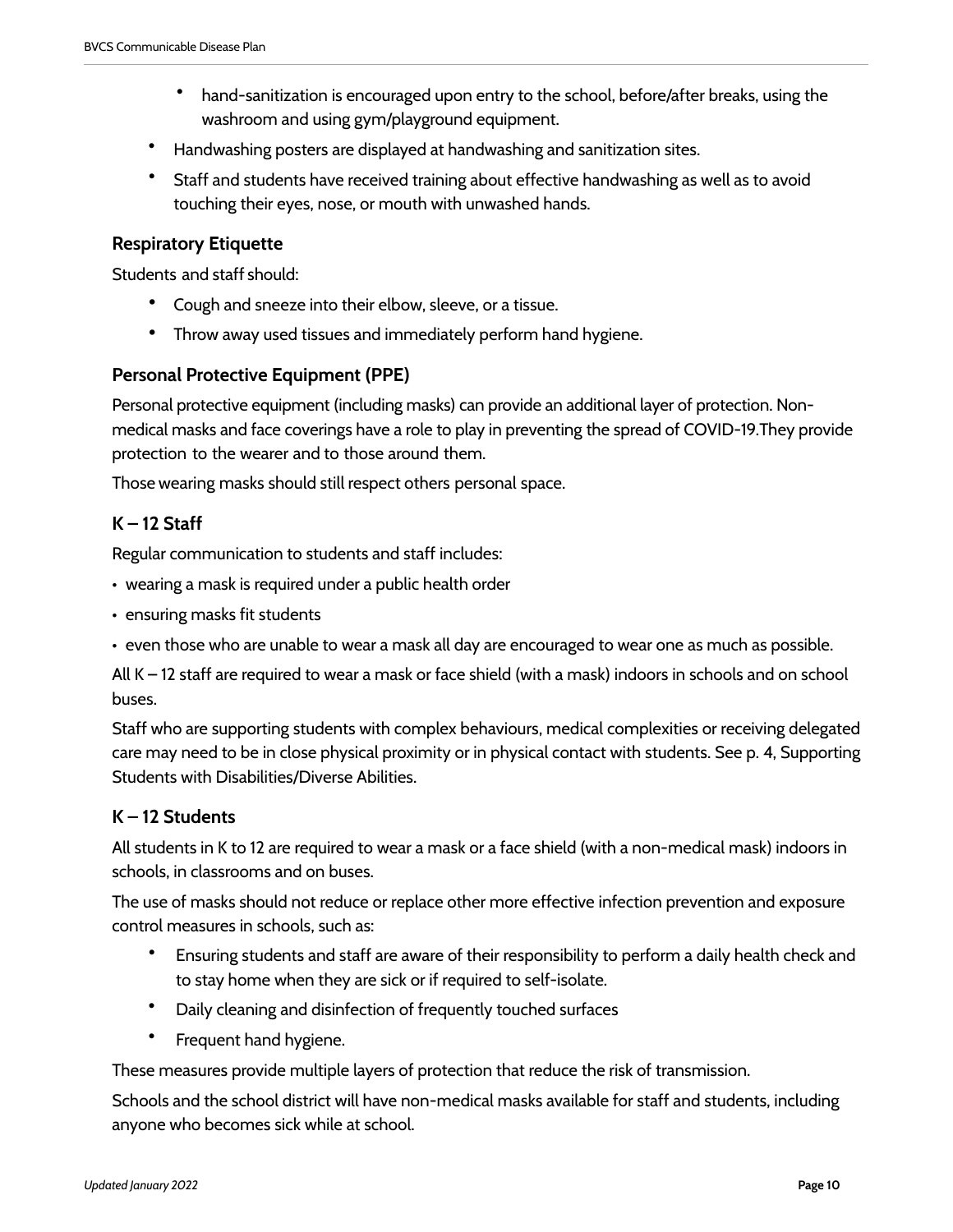## <span id="page-10-0"></span>**VISITORS**

All visitors must wear non-medical masks when they are inside the school.

## <span id="page-10-1"></span>**EXCEPTIONS FOR STAFF, STUDENTS AND VISITORS**

The guidance outlined does not apply in the following circumstances:

- If a person cannot tolerate wearing a mask for health or behavioural reasons.
- If a person is unable to put on or remove a mask without the assistance of another person.
- If the mask is removed temporarily for the purposes of identifying the person wearing it.
- If the mask is removed temporarily to engage in an educational activity that cannot be performed while wearing a mask (e.g. playing a wind instrument, engaging in high- intensity physical activity, etc.)
- If a person is eating or drinking
- If a person is behind a barrier
- If while providing a service to a person with a disability or diverse ability (including but not limited to a hearing impairment) where visual cues, facial expressions and/or lip reading/movements is important.

Schools must not require a health care provider note to confirm if staff, students, or visitors cannot wear a mask.

No student should be prevented from attending or fully participating at school if they do not wear a mask.

## <span id="page-10-2"></span>**IMPROVEMENTS TO SCHOOL VENTILATION SYSTEMS**

At this time, there is no evidence that a building's ventilation system, in good operating condition, would contribute to the spread of the virus. Bulkley Valley Christian School has regular maintenance and filters will be changed each year. Bulkley Valley Christian School has an air exchange system that is inspected regularly.

## <span id="page-10-3"></span>**EMERGENCY AND EVACUATION DRILLS**

Schools will continue to practice emergency and evacuation drills, including the six required annual fire drills per year. Schools will modify current drill procedures to adhere to health and safety guidelines.

## <span id="page-10-4"></span>**COMMUNICATION AND TRAINING/ORIENTATION**

Bulkley Valley Christian School will continue to consistently communicate guidance, recommendations and Orders from regional Medical Health Officers and the Provincial Health Officer (PHO), including COVID-19 resources.

Bulkley Valley Christian School's JOSH Committee (Joint Occupational Safety and Health) meets every month and will revise the school's Communicable Disease Plans for 2021-2022 as necessary.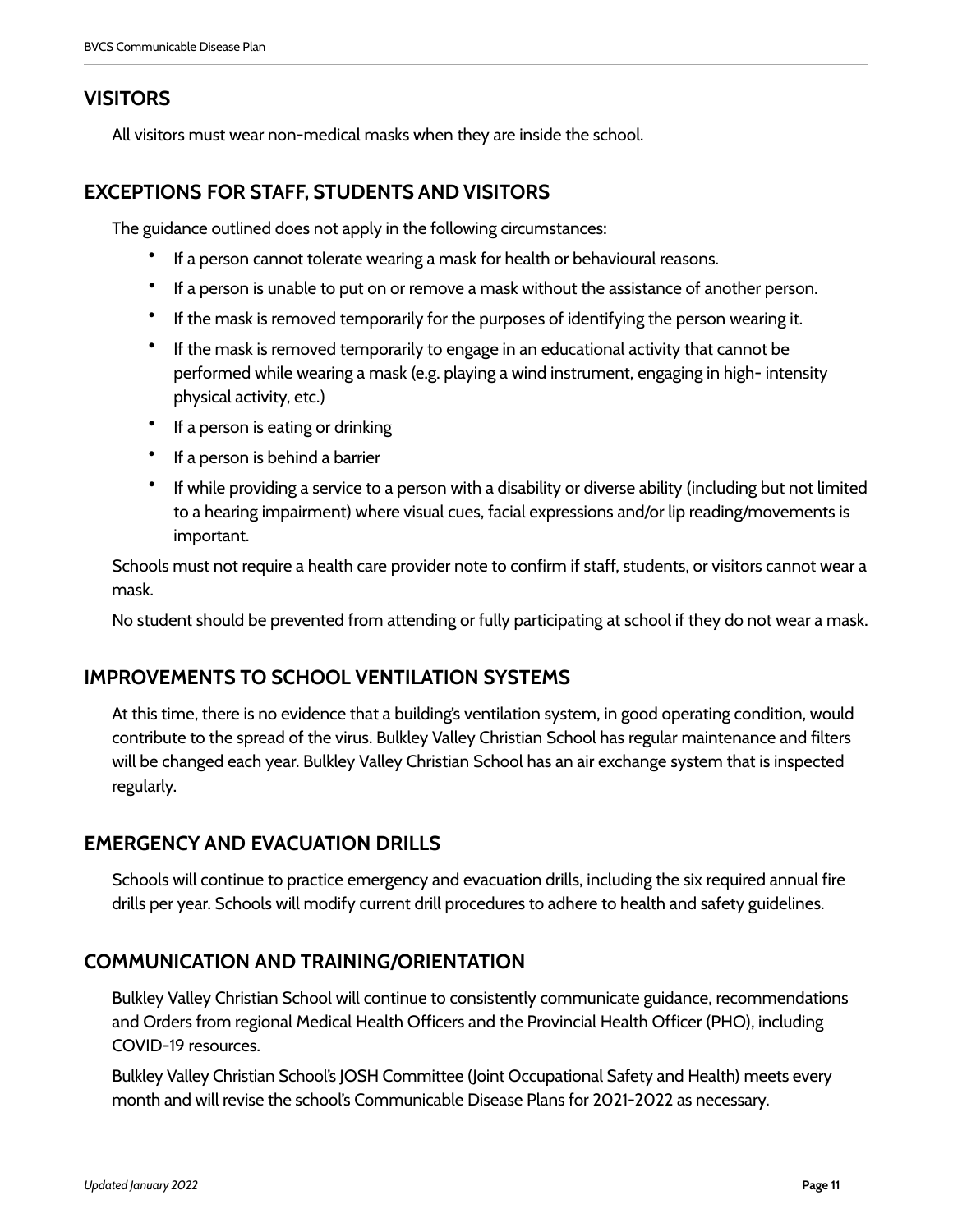## <span id="page-11-0"></span>**CURRICULUM, PROGRAMS AND ACTIVITIES**

All curriculum, programs and activities will operate in alignment with the Provincial  $K - 12$  Health and Safety Guidelines, including school-led activities held off campus (e.g. sports academies, communitybased programs/courses). Schools will continue to implement ongoing communicable disease prevention practices specific to the activity. BVCS currently has a COVID policy for extra curricular sports.

## <span id="page-11-1"></span>**Field Trips**

Staff should follow existing school policies and procedures as well as the guidance in the school and district communicable disease plans. BVCS will respect protocols of organizations they are visiting.

## <span id="page-11-2"></span>**Food/Culinary Programs**

Schools can continue to include food preparation as part of learning programs for students. Staff and students will be following the guidelines set out by Work Safe, Food Safe and the BCCDC to ensure cleaning and disinfecting measures as well as hand hygiene are followed.

#### <span id="page-11-3"></span>**Food Services**

Bulkley Valley Christian School will continue its hot lunch program.

#### <span id="page-11-4"></span>**Fundraisers**

Schools can continue to offer fundraisers that can be implemented as outlined in the Provincial COVID-19 Communicable Disease Guidelines. The [Guidelines for Food and Beverage Sales in BC Schools](https://www2.gov.bc.ca/gov/content/education-training/k-12/administration/legislation-policy/public-schools/the-guidelines-for-food-and-beverage-sales-in-bc-schools) will continue to guide our practices.

#### <span id="page-11-5"></span>**Kindergarten Program and Entry**

Information about communicable disease prevention measures that will be in place in schools will be shared with students and their families. Parents/caregivers will follow the guidelines for Visitors in our schools. We recognize that Kindergarten students are just learning about personal space, and this will be an area of learning for them. Hand hygiene will be necessary and effective in adding a layer of protection for the students.

#### <span id="page-11-6"></span>**Music Programs**

All classes, programs and activities will continue to occur where:

- $K 12$  staff and Grade 4 to 12 students wear masks when indoors. Masks can be temporarily removed while engaging in an educational activity that cannot be performed while wearing a mask (e.g. playing a wind instrument), but must be worn while singing.
- Cleaning and disinfecting guidelines will be followed for shared equipment
- Hand hygiene will be followed
- Music Teachers will access further guidance from Guidance for Music Classes in BC During Covid-19.

#### <span id="page-11-7"></span>**Physical and Health Education (PHE)/Outdoor Programs**

• Spread out students and staff within available space and encourage outdoor activities and programs, as much as possible.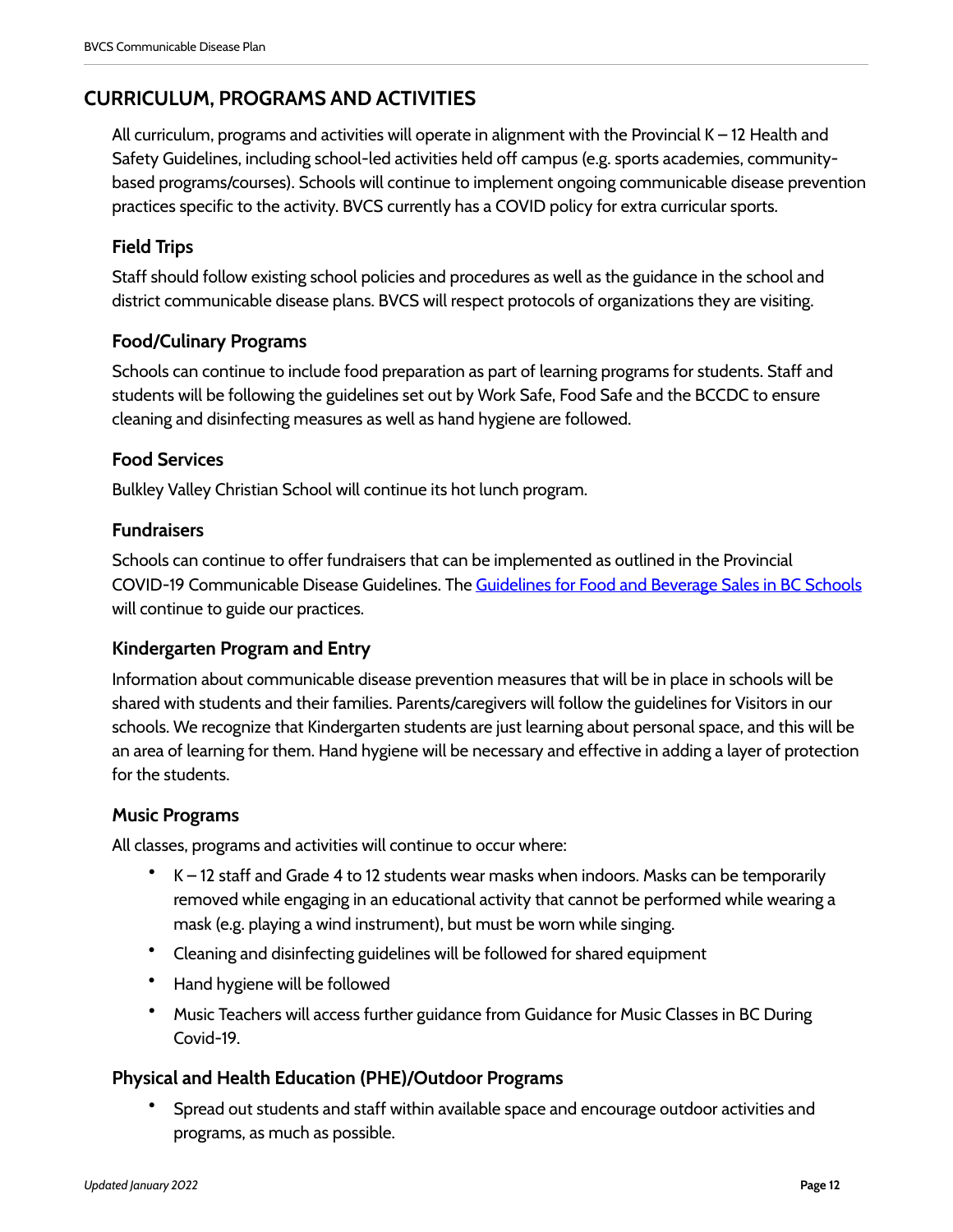- K- 12 staff and students in Grades 4 to 12 are required to wear masks during PHE/Outdoor program classes when they are indoors, and a barrier is not present.
- Students are not required to wear masks during high intensity physical activities (e.g. stationary bike, weightlifting, basketball, soccer). Mask use during these activities is left to students' personal choice. Staff are encouraged to move high-intensity physical activities outdoors whenever possible.
- For low intensity activities (e.g. yoga, walking), students are required to wear masks when they are indoors and a barrier is not present.

Why are masks not required during high intensity physical activity? During high intensity physical activity, respiration rates are increased (resulting in a wet mask) and the wearer is more likely to touch their face and adjust the mask frequently. These factors lessen the protective value a mask may offer. In addition, a wet mask is more difficult to breathe through; those wearing masks during high intensity activities should change them as soon as they become wet.

Cleaning, disinfecting, and hand hygiene are two extra layers of protection that will be practiced when students and staff are sharing equipment.

#### <span id="page-12-0"></span>**Playgrounds**

Playgrounds are a safe environment. Staff will ensure students are practicing proper hand hygiene and encourage minimal physical contact between students on the playground.

#### <span id="page-12-1"></span>**School Libraries/Learning Commons**

At this time, there is no evidence that the COVID-19 virus is transmitted via textbooks, paper, or other paper-based products. As such, the distribution or sharing/return of books or paper- based educational resources to students because of COVID-19 will not be limited.

• Students and staff will practice diligent hand hygiene before and after handling shared equipment and resources

## <span id="page-12-2"></span>**School Sports**

Programs, activities (intramurals, sports team practices, games), sports academies will continue in alignment with the following guidance:

- Following relevant local, regional, and provincial public health recommendations and orders for community gatherings and events. At this time, only individual games with 2 teams are allowed with no tournaments or playdays.
- Masks are worn by  $K 12$  staff, other adults and students grades 4 to 12 when they are indoors, and a barrier is not present
- Students are not required to wear masks during high-intensity sport activities. It is students' personal choice whether they wear masks.
- For low intensity sport activities, students Grades in 4 to 12 are required to wear masks when a barrier is not present.
- Use all available space to spread students and staff out as much as possible.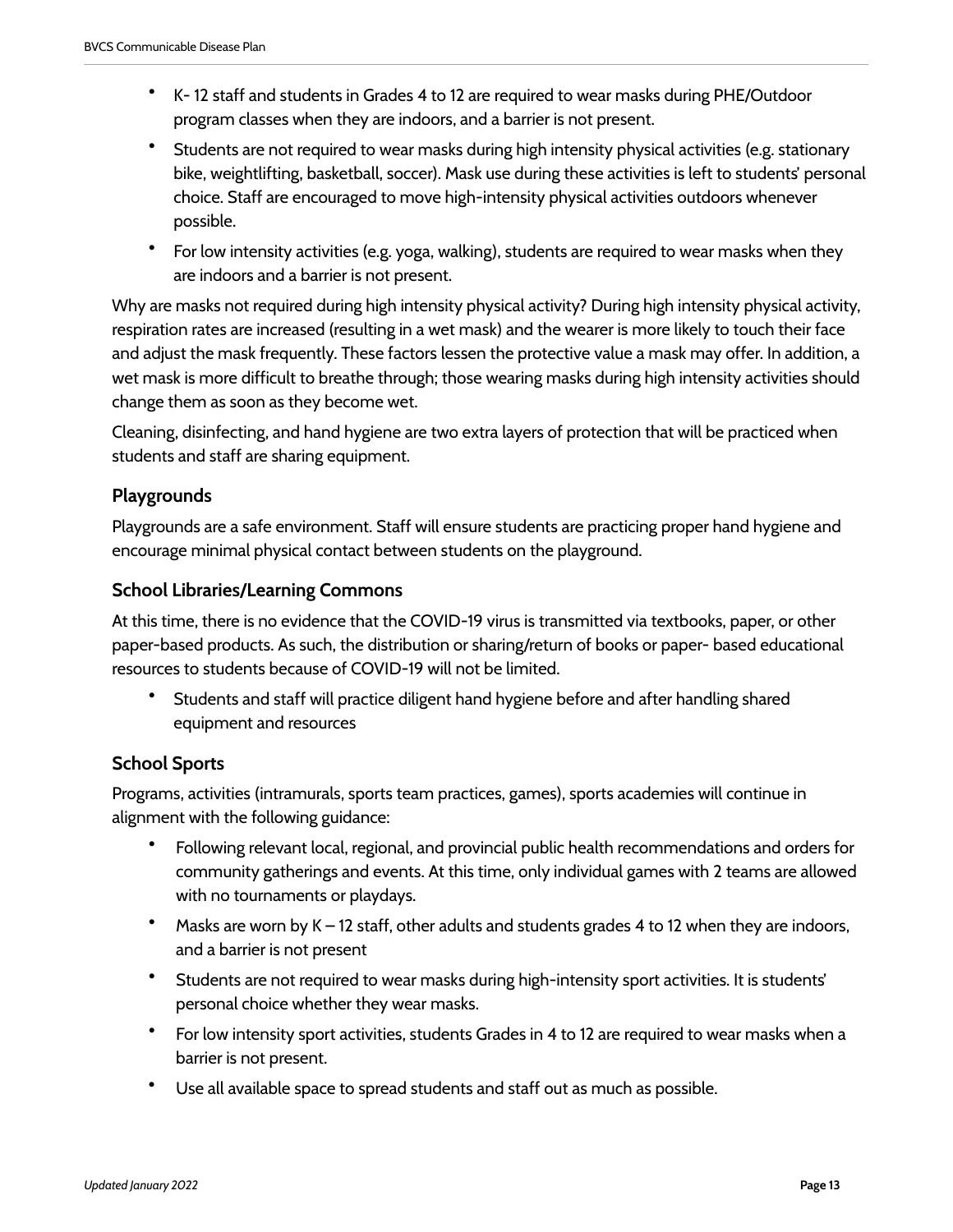- Shared equipment can be used, and staff will encourage hand hygiene and use cleaning and disinfection guidelines.
- Sports activities should be held outside whenever possible.
- We will use the [Return to School Sports Plan](https://www.bcschoolsports.ca/news/bcss-return-school-sport-plan) from [BC School Sports](https://www.bcschoolsports.ca/) for further guidance.

#### <span id="page-13-0"></span>**Theatre, Film and Dance Programs**

- Spread out students and staff within available space, and encourage outdoor activities and programs, as much as possible.
- K 12 staff are required to wear masks during these programs when they are indoors, and a barrier is not present
- Students in Grades 4 to 12 are required to wear masks during these programs when they are indoors and a barrier is not present, except during high-intensity physical activity.
- Shared equipment will be cleaned and disinfected as per guidelines and proper hand hygiene will be practiced

#### <span id="page-13-1"></span>**Work Experience**

Students can still engage in work placements in accordance with the current guidelines from Provincial Health and Work Safe along with the Ministry Work Experience Program Guide.